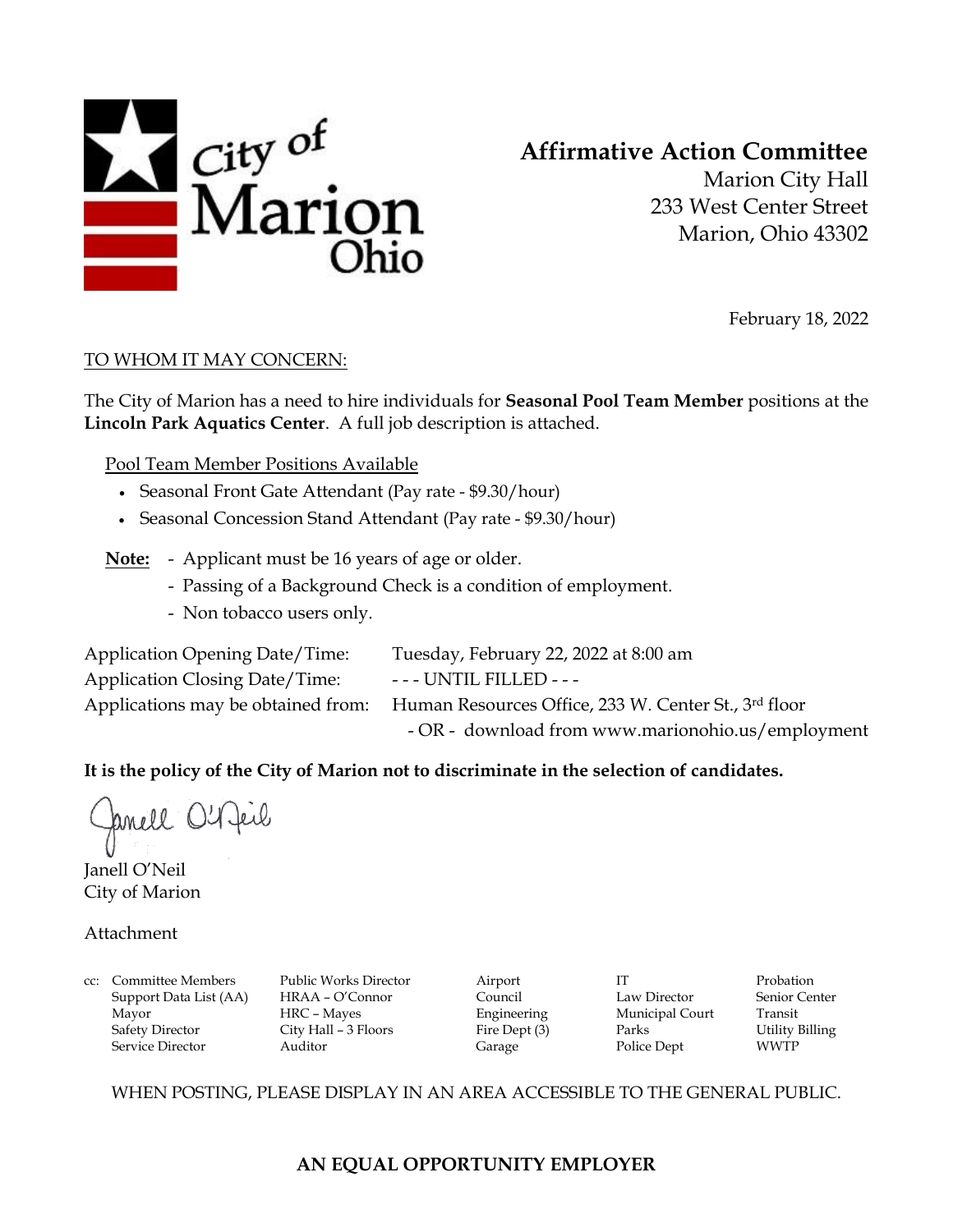## **CITY OF MARION, OHIO Job Description**

| <b>Job Title:</b><br>Department:<br><b>Reports To:</b><br><b>FLSA Status:</b><br><b>Prepared By:</b><br><b>Prepared Date:</b><br>Approved By:<br><b>Approved Date:</b> | <b>POOL TEAM MEMBER (Office and/or Concession)</b><br><b>AQUATICS</b><br><b>AQUATICS DIRECTOR</b><br>Seasonal<br>H. R.<br>02/06/2012 |
|------------------------------------------------------------------------------------------------------------------------------------------------------------------------|--------------------------------------------------------------------------------------------------------------------------------------|
| Job Type:                                                                                                                                                              | Seasonal                                                                                                                             |
| Location:                                                                                                                                                              | Lincoln Park Family Aquatics Center                                                                                                  |

**Overall Job Objective:** Assists in the daily operations of the Lincoln Park Family Aquatic Center by performing related work as required.

### **Duties & Responsibilities**

- Provides proactive customer service in the office and/or concession areas at the aquatics facilities.
- Answer questions about all Aquatic areas
- Collects fees from admissions and sales.
- Maintains facility safety and cleanliness.
- Promotes classes, season passes, and other events to pool guests.

## **Qualifications** - *Required Minimum Qualifications*

- Ability to provide excellent customer service;
- Ability to establish and maintain effective working relationships with co-workers and the general public;
- Ability to operate standard office, word processing and data entry equipment;
- Ability to handle and balance a cash drawer;
- Ability to work independently and under direct supervision;
- Ability to apply problem solving skills and perform critical thinking;
- Ability to understand and follow oral and written instructions;
- Ability to read and write numbers and letters.
- Must be 16 years of age or older.